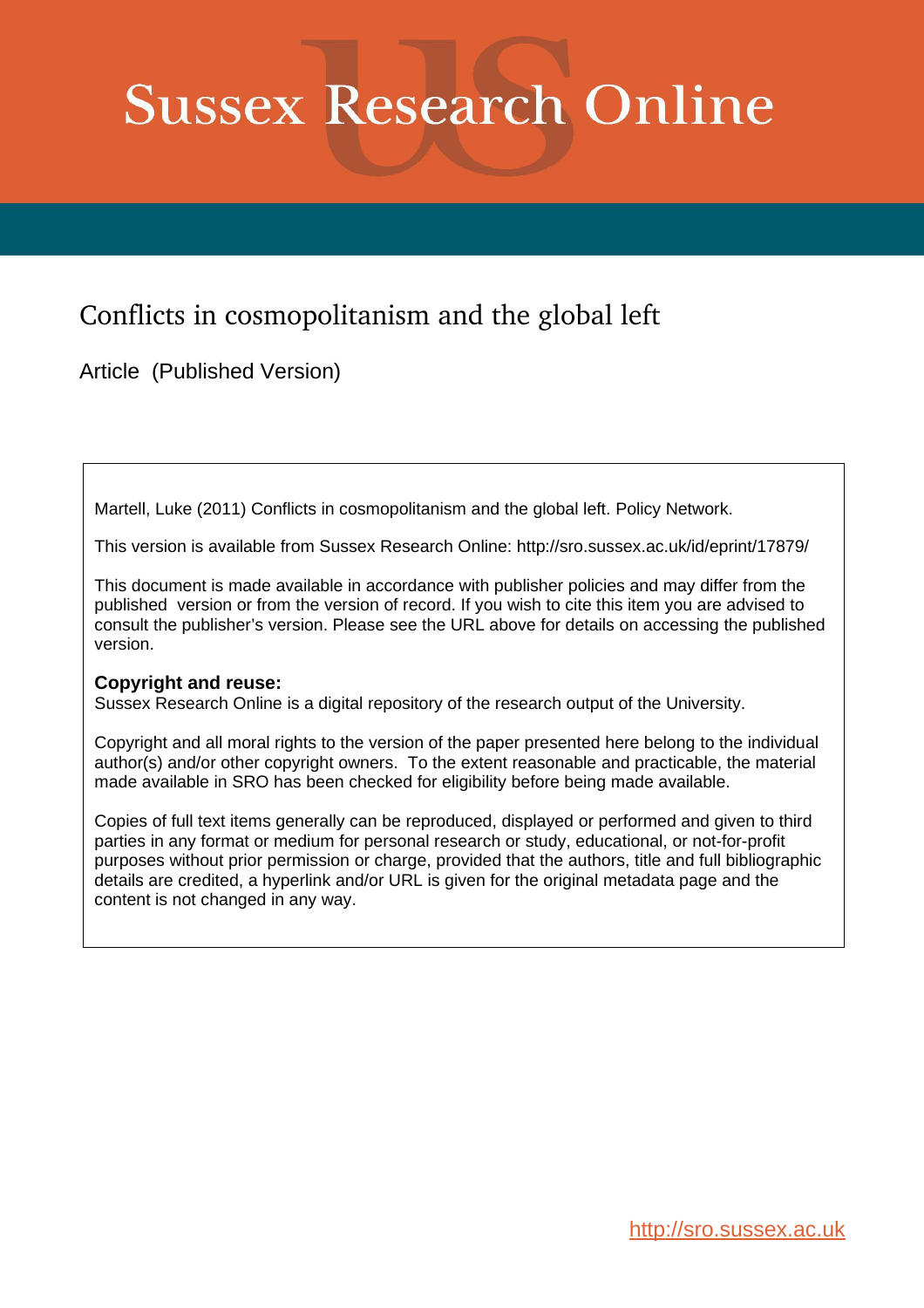

FOUNDATION FOR EUROPEAN<br>PROGRESSIVE STUDIES FONDATION EUROPÉENNE<br>D'ÉTUDES PROGRESSISTES ww.feps-europe.eu





# The Amsterdam Process / Next Left

## **The future for cosmopolitan social democracy**

### **DRAFT!DISCUSSION!NOTE**

**Luke!Martell** University of Sussex, UK

Social democrats have been discussing how to respond to globalisation for two decades or more. Cosmopolitanism is one way that's been proposed. Cosmopolitanism is about being open to others from around the world and having obligations to them. This relates to traditions in social democracy of internationalism, egalitarianism and collectivism. Social democracy has also sometimes had liberal and progressive supporters with views that fit with cosmopolitan principles of tolerance and pluralism.

Globalisation is said to be one thing that's put cosmopolitanism back on the agenda. It leads to awareness of others, and of interdependence and global obligations. We've grown to see that we have globally shared problems – like climate change, human rights, global poverty, nuclear proliferation, and the risks that come with economic interdependency. Some argue that we should be addressing such problems and obligations through institutions like the United Nations or the International Criminal Court and via global talks about issues such as climate change and world trade. These means are cosmopolitan because they bring diverse people together to address common concerns.

There are two issues that arise for cosmopolitan social democracy. One is that it isn't proving all that cosmopolitan when it comes to openness and friendliness to others. The other is that it may be being too cosmopolitan when it puts faith in global gatherings to address world issues.

#### **Openness to outsiders**

Social democracy's response to globalisation should not be just to economic globalisation, the movement of capital and trade, or cultural globalisation, the mobility of communication and information. If it wants to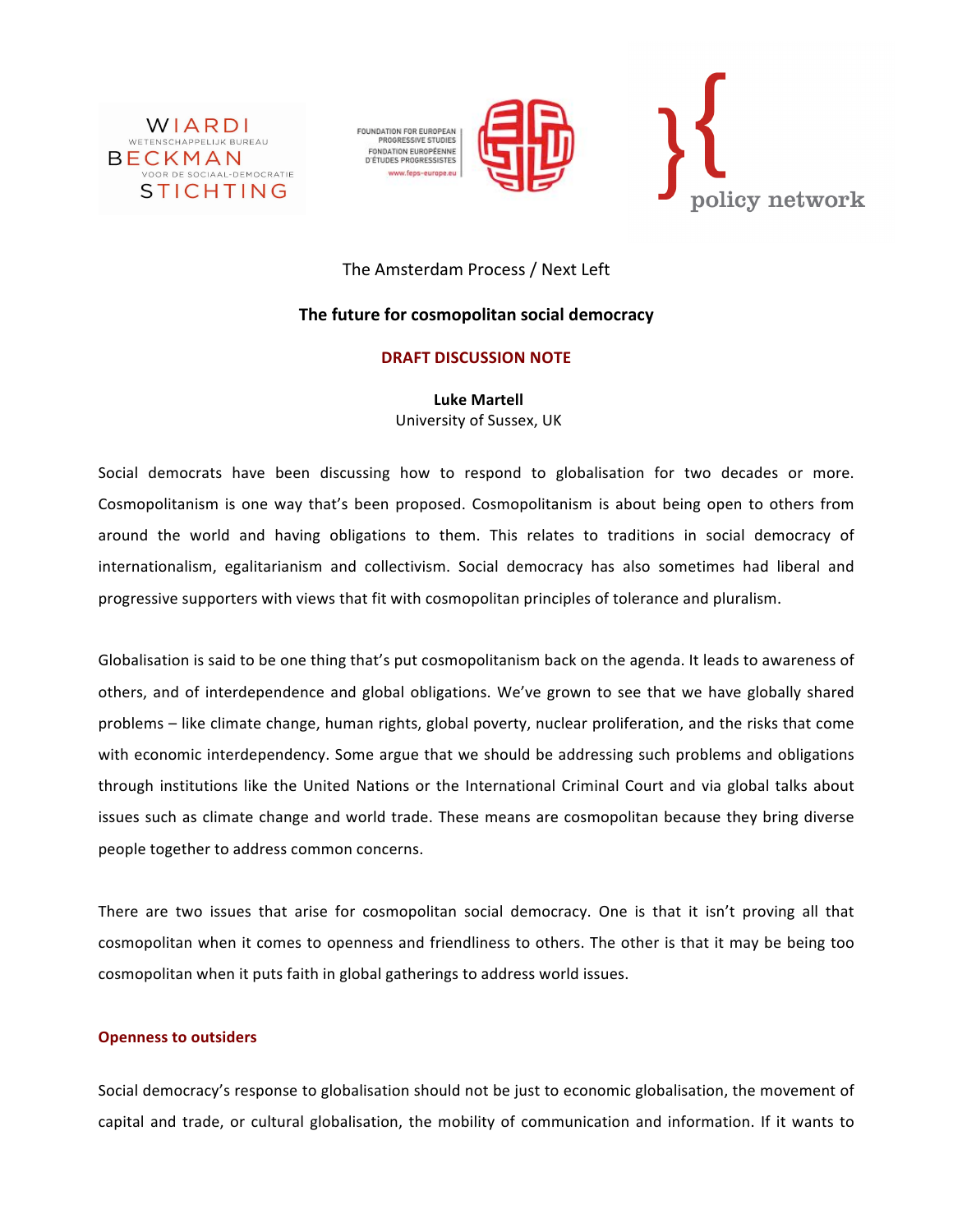respond positively to globalisation social democracy should do so also to the global movement of people. Immigration is the biggest test for cosmopolitanism. It asks us to put our money where our mouth is by being open to others, welcoming them and accepting them for who they are. Social democracy is failing this test and giving succour to those who are anti-immigration. Rather than embracing cosmopolitanism, social democratic politicians have joined the race to empathise with intolerance towards immigrants, the blaming of them for societies' problems, and lack of openness to other cultures through questioning multiculturalism.!

This is dangerous. It legitimates intolerance and racism. History has shown time and again what this can lead to in practice. It's also empirically flawed. We aren't faced by a tidal wave of migrants. Migration is one type of globalisation that has gone into reverse, since governments started to clamp down on it in the 1970s. 2.5% of the world's population are migrants. Even when migration is fairly free – as before the controls of recent decades and under the EU's open borders - we aren't swamped by immigrants. Immigration is economically beneficial. Britain's New Labour government estimated that it boosted growth in the UK by £6bn a year. Migration turns unproductive workers into productive ones. Immigrants in the UK are twice as likely to start a new business as people born there. Immigration creates jobs. It was behind a boom in the UK construction industry. It leads to further growth when immigrants spend their wages. It increases tax revenue – the opposite of immigrants being a burden on the welfare state. It provides workers for areas where it's difficult to recruit, for instance in high-skilled and low-paid work, and for public services. Young migrant workers also help with the demographic pensions crisis. Many prejudices are based on misinformation about migrants taking jobs and being a burden on the state. These need to be challenged rather than reproduced by anti-immigration rhetoric.

There are also cultural benefits. Look at London and New York. These are thriving cities, because of their diversity. Diversity is dynamic and leads to progress. Think of great sportspeople, scientists, writers and business leaders in rich countries and how many of them were born outside the countries that adopted them. But the most important advantages of immigration are the cosmopolitan ones, the ones for others. There are benefits for migrants themselves, often escaping poor or desperate economic and political situations, and for the world beyond our borders, for instance through huge remittances to poorer countries. Cosmopolitanism is about obligations to those other than our own. A failure on immigration is a failure of cosmopolitanism. And if social democracy won't take up this kind of wider obligation, who will?

#### **Social democracy and anti-immigration**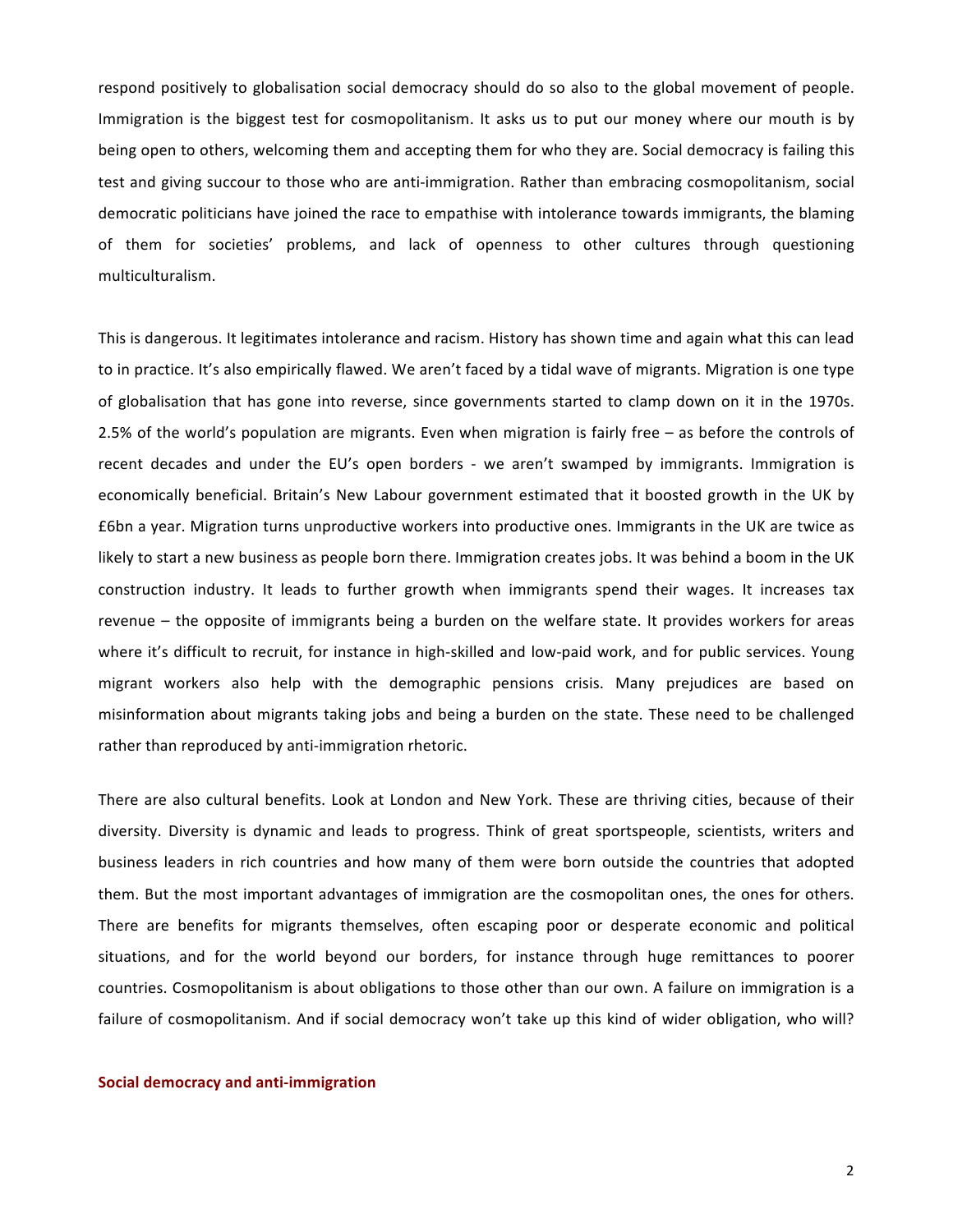Social democratic politicians say they need to align with anti-immigrant concerns to connect with their core constituencies. They have to be seen to recognise that peoples' problems with things like housing and wages are linked to immigration. But in both of these cases there are social democratic and labour explanations for the problems. Lack of housing in the UK is not caused by immigration. It's caused by lack of housing. A significant proportion of this resulted from the selling off of social housing by Mrs. Thatcher, a privatisation of state assets. Low wages for unskilled workers aren't due to immigration (to the extent that wages go down with immigration, which is questionable). It's not immigrants that cut wages. It's employers that cut wages. The reason they do so is out of economic self-interest on the market and because of weak trade unions and poor employment rights. Social democratic politicians are complicit in turning issues like housing and wages into immigration issues when there are social democratic explanations for them – in terms of the limits of the market and workers' rights.

One argument is that politicians have to adopt anti-immigration politics to draw citizens away from the farright. But it's not clear that propounding racist arguments undermines the far-right more than validates their arguments and makes racism more acceptable. Either way, the centre-right will siphon off antiimmigrant sentiment from the extremes. Let them do that dirty work and let social democracy be the force that sides with progressive and liberal ideas and cosmopolitanism. Some say that social democratic politicians need to appeal to popular anti-immigrant sentiment to get votes. Of course politicians have to win elections. But every vote won by being anti-immigration is one lost to liberals or greens, especially on an emotive issue to do with tolerance and race. And some issues are too important and dangerous to turn into electoralism. Antagonism to migration, which is often racism, is one of those.

Politicians need to shape arguments, not just accommodate to the electorate. Social democratic politicians should respond to anti-immigration ideas by explaining the benefits of immigration and giving social democratic explanations for the problems it's said to be responsible for. Where would we be if progressives, liberals and the left hadn't tried to shape views in the face of popular prejudice? Would people without property have got the vote? Would we have trade unions? Would we have a welfare state? Would slavery have been abolished? Would women have the vote? Would homosexuality have been legalised?

#### **Global cosmopolitan politics**

Social democrats are lacking cosmopolitanism when it comes to openness to outsiders. But there's a danger they'll put too much faith in cosmopolitanism as a means. This is in the case of actors from around the world coming together in global institutions and talks to deal with global issues. Why should we have doubts about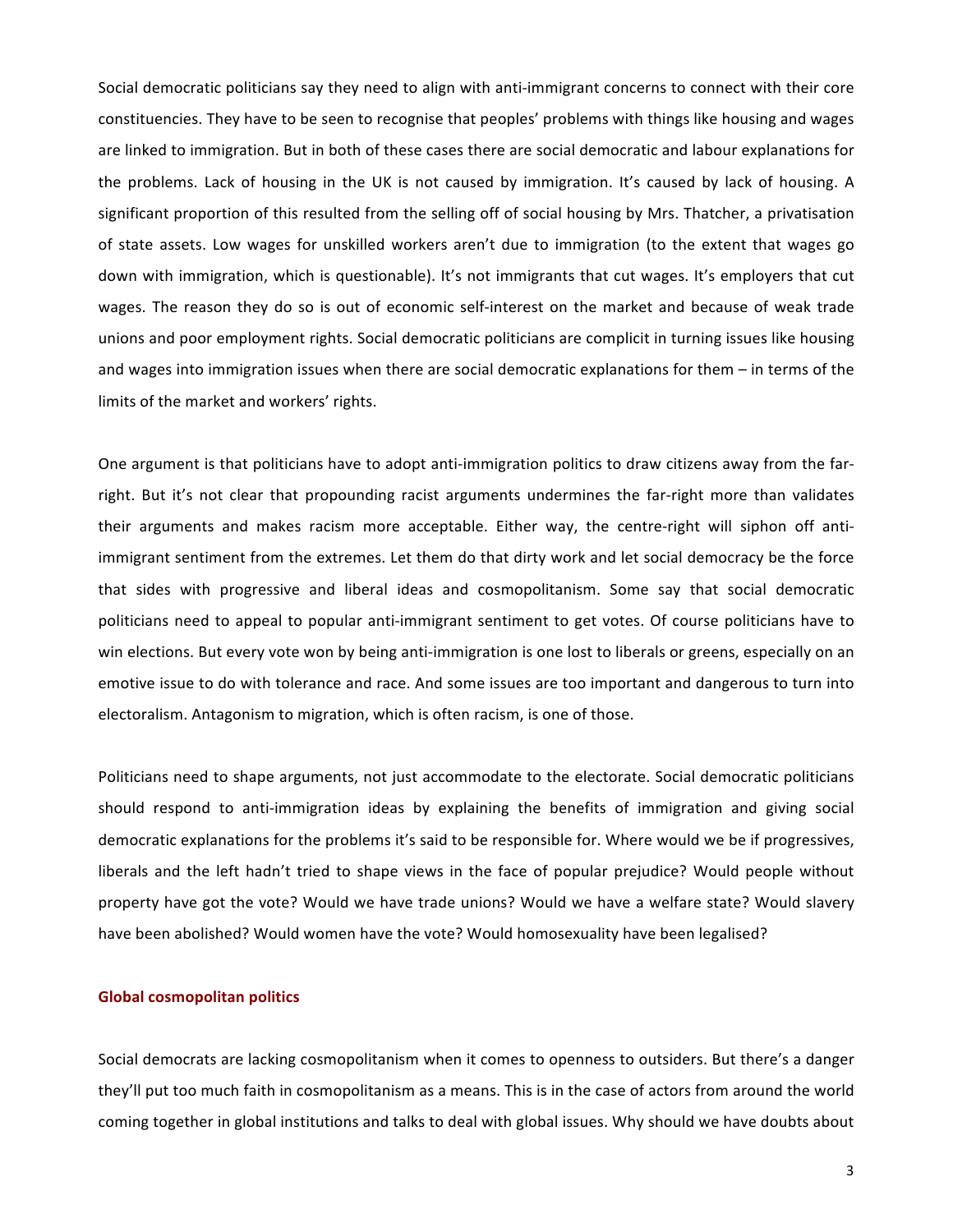this approach? One reason is that there isn't much evidence of values providing a basis for global cosmopolitan politics. World values surveys show that people identify with local or national identities as much as global ones. On the issue of openness to others, surveys show that people exaggerate the scale of migration, misconstrue who the main immigrant groups are, and blame migrants for problems to do with jobs, wages, welfare and crime. Large numbers believe there are too many immigrants and favour stronger immigration controls. That's the social and cultural basis for cosmopolitanism, or the lack of it. What about prospects in political life?

Europe is sometimes seen as the highpoint of cosmopolitanism. In the EU different countries have come together in mutual structures. But mobility within the union has been liberalised while that from outside restricted. Furthermore agricultural subsidies help European farmers to compete with those from poorer countries. Europe favours its own over outsiders – the opposite of cosmopolitanism. There's also a record of cosmopolitanism not working in talks on climate change, nuclear proliferation, global poverty and world trade. Agreements are frequently not reached and are stymied by the most powerful states pursuing their own interests. They break down as a norm, or are weak, or unenforceable, or not carried out, for instance in relation to emissions reductions, millennium development goals, debt and aid pledges, EU deficit rules, and free trade.

#### An alternative political approach to cosmopolitanism

If there isn't much basis for cosmopolitanism in social values or politics how can we pursue it? One way is through conflict politics. You can't be cosmopolitan with an enemy who has opposite interests and ideas. Clashes of interest and ideology are why global talks fail. So you should work with a conflict rather than a cosmopolitan way of doing politics. This doesn't mean you can't form alliances with others. But these need to be selective rather than agreements with all in globally inclusive fora. Of course you should do what you can through institutions like the UN. But the left will stand a better chance of achieving cosmopolitanism if it's choosier. Social democrats should look for a global left rather than global cosmopolitanism.

If you want to reduce nuclear arms you're better off doing it through bilateral deals with other states with nuclear weapons, as the US and Russia have done, than through global treaties like the Nuclear Non-Proliferation Treaty. If you want to reduce climate change you may have a better chance looking for initiatives on the ground and supporting them than trying to agree and enforce abstract targets in global meetings like Copenhagen. If you want to combat American neoliberalism you might be better off starting a